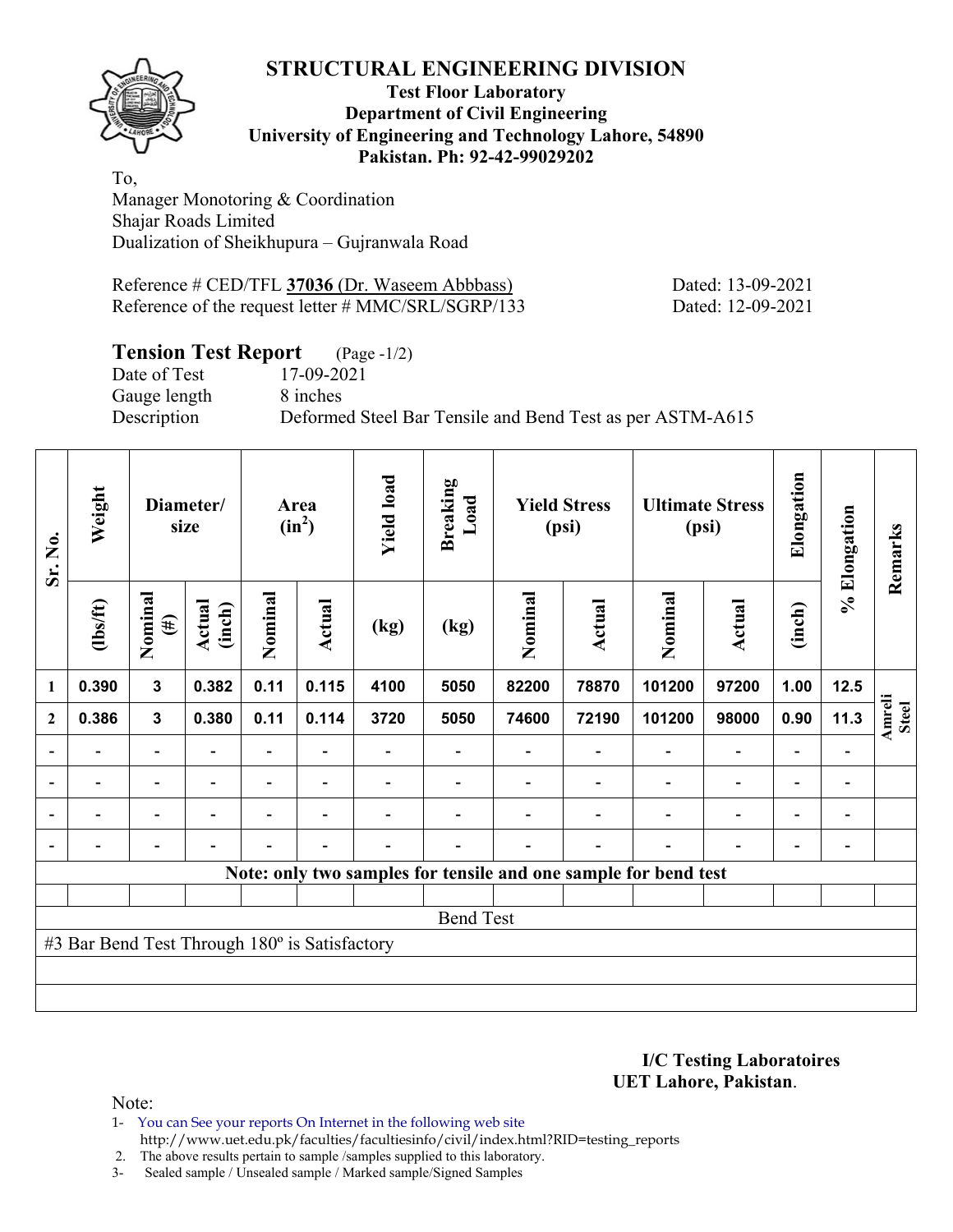

**Test Floor Laboratory Department of Civil Engineering University of Engineering and Technology Lahore, 54890 Pakistan. Ph: 92-42-99029202** 

o, Manager Monotoring & Coordination Shajar Roads Limited Dualization of Sheikhupura – Gujranwala Road

Reference # CED/TFL **37036** (Dr. Waseem Abbbass) Dated: 13-09-2021 Reference of the request letter # MMC/SRL/SGRP/128 Dated: 12-09-2021

## **Tension Test Report** (Page -2/2)

Date of Test 17-09-2021 Gauge length 8 inches

Description Deformed Steel Bar Tensile and Bend Test as per ASTM-A615

| Sr. No.                  | Weight                   |                          | Diameter/<br><b>Size</b><br>(mm) |                          | Area<br>$(in^2)$         | <b>Yield load</b>                                   | <b>Breaking</b><br>Load |         | <b>Yield Stress</b><br>(psi) |                                                                 | <b>Ultimate Stress</b><br>(psi) | Elongation               | % Elongation             | Remarks                 |
|--------------------------|--------------------------|--------------------------|----------------------------------|--------------------------|--------------------------|-----------------------------------------------------|-------------------------|---------|------------------------------|-----------------------------------------------------------------|---------------------------------|--------------------------|--------------------------|-------------------------|
|                          | $\frac{2}{10}$           | Nominal                  | Actual                           | Nominal                  | Actual                   | (kg)                                                | (kg)                    | Nominal | <b>Actual</b>                | Nominal                                                         | Actual                          | (inch)                   |                          |                         |
| $\mathbf{1}$             | 4.207                    | 32                       | 31.87                            | 1.25                     | 1.237                    | 44900                                               | 57600                   | 79189   | 80020                        | 101588                                                          | 102700                          | 1.10                     | 13.8                     |                         |
| $\mathbf{2}$             | 4.256                    | 32                       | 32.06                            | 1.25                     | 1.251                    | 45600                                               | 58400                   | 80424   | 80340                        | 102999                                                          | 102900                          | 1.20                     | 15.0                     | Razaque<br><b>Steel</b> |
| $\overline{\phantom{a}}$ |                          | $\overline{\phantom{a}}$ |                                  |                          |                          |                                                     |                         |         |                              |                                                                 | $\overline{\phantom{a}}$        | $\overline{a}$           |                          |                         |
| $\overline{\phantom{a}}$ | $\blacksquare$           | $\overline{\phantom{0}}$ |                                  |                          | $\blacksquare$           |                                                     |                         |         |                              | $\overline{\phantom{0}}$                                        | $\blacksquare$                  | $\overline{\phantom{a}}$ | $\blacksquare$           |                         |
| $\overline{\phantom{0}}$ | $\overline{\phantom{0}}$ | Ξ.                       |                                  | $\overline{\phantom{0}}$ | $\overline{\phantom{0}}$ |                                                     |                         |         |                              | $\overline{\phantom{0}}$                                        | $\overline{a}$                  | $\overline{\phantom{a}}$ | $\overline{\phantom{0}}$ |                         |
|                          |                          |                          |                                  |                          | $\overline{\phantom{0}}$ |                                                     |                         |         |                              |                                                                 | $\overline{\phantom{0}}$        | $\overline{\phantom{0}}$ |                          |                         |
|                          |                          |                          |                                  |                          |                          |                                                     |                         |         |                              | Note: only two samples for tensile and one sample for bend test |                                 |                          |                          |                         |
|                          |                          |                          |                                  |                          |                          |                                                     |                         |         |                              |                                                                 |                                 |                          |                          |                         |
|                          |                          |                          |                                  |                          |                          |                                                     | <b>Bend Test</b>        |         |                              |                                                                 |                                 |                          |                          |                         |
|                          |                          |                          |                                  |                          |                          | 32mm Dia Bar Bend Test Through 180° is Satisfactory |                         |         |                              |                                                                 |                                 |                          |                          |                         |
|                          |                          |                          |                                  |                          |                          |                                                     |                         |         |                              |                                                                 |                                 |                          |                          |                         |
|                          |                          |                          |                                  |                          |                          |                                                     |                         |         |                              |                                                                 |                                 |                          |                          |                         |

**I/C Testing Laboratoires UET Lahore, Pakistan**.

- 1- You can See your reports On Internet in the following web site http://www.uet.edu.pk/faculties/facultiesinfo/civil/index.html?RID=testing\_reports
- 2. The above results pertain to sample /samples supplied to this laboratory.
- 3- Sealed sample / Unsealed sample / Marked sample/Signed Samples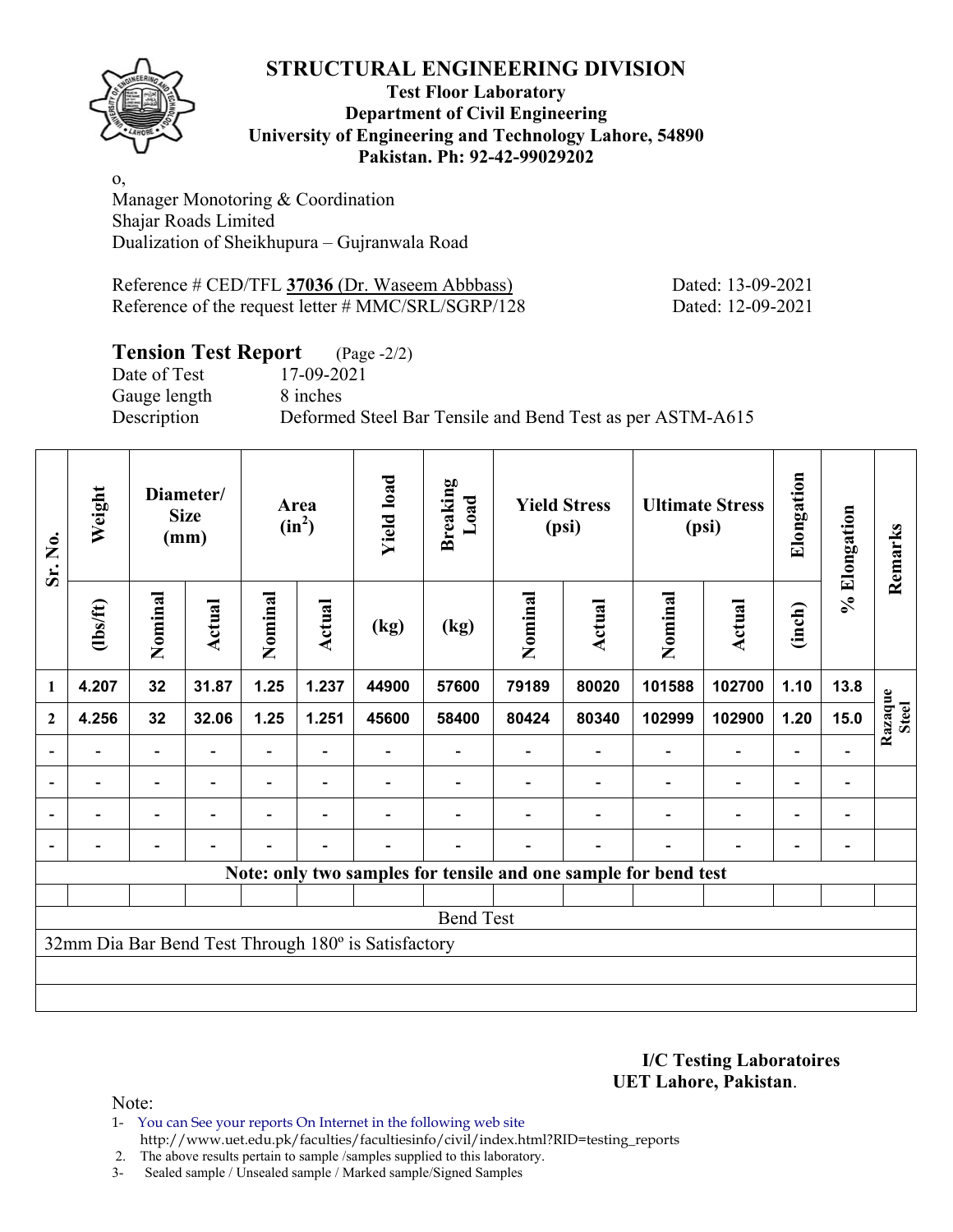

**Test Floor Laboratory Department of Civil Engineering University of Engineering and Technology Lahore, 54890 Pakistan. Ph: 92-42-99029202** 

To, Amtual Hai Enterprises Lahore

Reference # CED/TFL **37045** (Dr. Waseem Abbass) Dated: 14-09-2021 Reference of the request letter # Nil Dated: 14-09-2021

#### **Tension Test Report** (Page -1/1) Date of Test 17-09-2021 Gauge length 8 inches Description Deformed Steel Bar Tensile and Bend Test as per ASTM-A615

| Sr. No.                  | Weight                                        |                   | Diameter/<br><b>Size</b> |                | Area<br>$(in^2)$ | <b>Yield load</b> | <b>Breaking</b><br>Load |         | <b>Yield Stress</b><br>(psi)                                   |         | <b>Ultimate Stress</b><br>(psi) | Elongation     | % Elongation   | Remarks |
|--------------------------|-----------------------------------------------|-------------------|--------------------------|----------------|------------------|-------------------|-------------------------|---------|----------------------------------------------------------------|---------|---------------------------------|----------------|----------------|---------|
|                          | $\frac{2}{10}$                                | Nominal<br>$(\#)$ | Actual<br>(inch)         | Nominal        | <b>Actual</b>    | (kg)              | (kg)                    | Nominal | <b>Actual</b>                                                  | Nominal | <b>Actual</b>                   | (inch)         |                |         |
| 1                        | 0.357                                         | $\mathbf{3}$      | 0.365                    | 0.11           | 0.105            | 4000              | 4840                    | 80200   | 84110                                                          | 97000   | 101800                          | 1.00           | $12.5$         |         |
|                          | $\blacksquare$                                | $\blacksquare$    | $\blacksquare$           |                | $\blacksquare$   | ۰                 | ۰                       | ۰       | ٠                                                              |         | $\blacksquare$                  | $\blacksquare$ | $\blacksquare$ |         |
| $\overline{\phantom{a}}$ |                                               | -                 |                          | $\blacksquare$ | ۰                |                   |                         |         |                                                                |         | -                               | -              | ۰              |         |
| $\overline{\phantom{a}}$ |                                               |                   |                          |                |                  |                   |                         |         |                                                                |         |                                 |                | ۰              |         |
| $\overline{\phantom{a}}$ |                                               | $\blacksquare$    |                          | $\blacksquare$ | ۰                |                   |                         |         |                                                                |         | $\blacksquare$                  |                | ۰              |         |
| $\blacksquare$           |                                               |                   |                          |                | ۰                |                   |                         |         |                                                                |         |                                 | -              | ۰              |         |
|                          |                                               |                   |                          |                |                  |                   |                         |         | Note: only one sample for tensile and one sample for bend test |         |                                 |                |                |         |
|                          |                                               |                   |                          |                |                  |                   |                         |         |                                                                |         |                                 |                |                |         |
|                          |                                               |                   |                          |                |                  |                   | <b>Bend Test</b>        |         |                                                                |         |                                 |                |                |         |
|                          | #3 Bar Bend Test Through 180° is Satisfactory |                   |                          |                |                  |                   |                         |         |                                                                |         |                                 |                |                |         |
|                          |                                               |                   |                          |                |                  |                   |                         |         |                                                                |         |                                 |                |                |         |
|                          |                                               |                   |                          |                |                  |                   |                         |         |                                                                |         |                                 |                |                |         |

**I/C Testing Laboratoires UET Lahore, Pakistan**.

Note:

1- You can See your reports On Internet in the following web site http://www.uet.edu.pk/faculties/facultiesinfo/civil/index.html?RID=testing\_reports

2. The above results pertain to sample /samples supplied to this laboratory.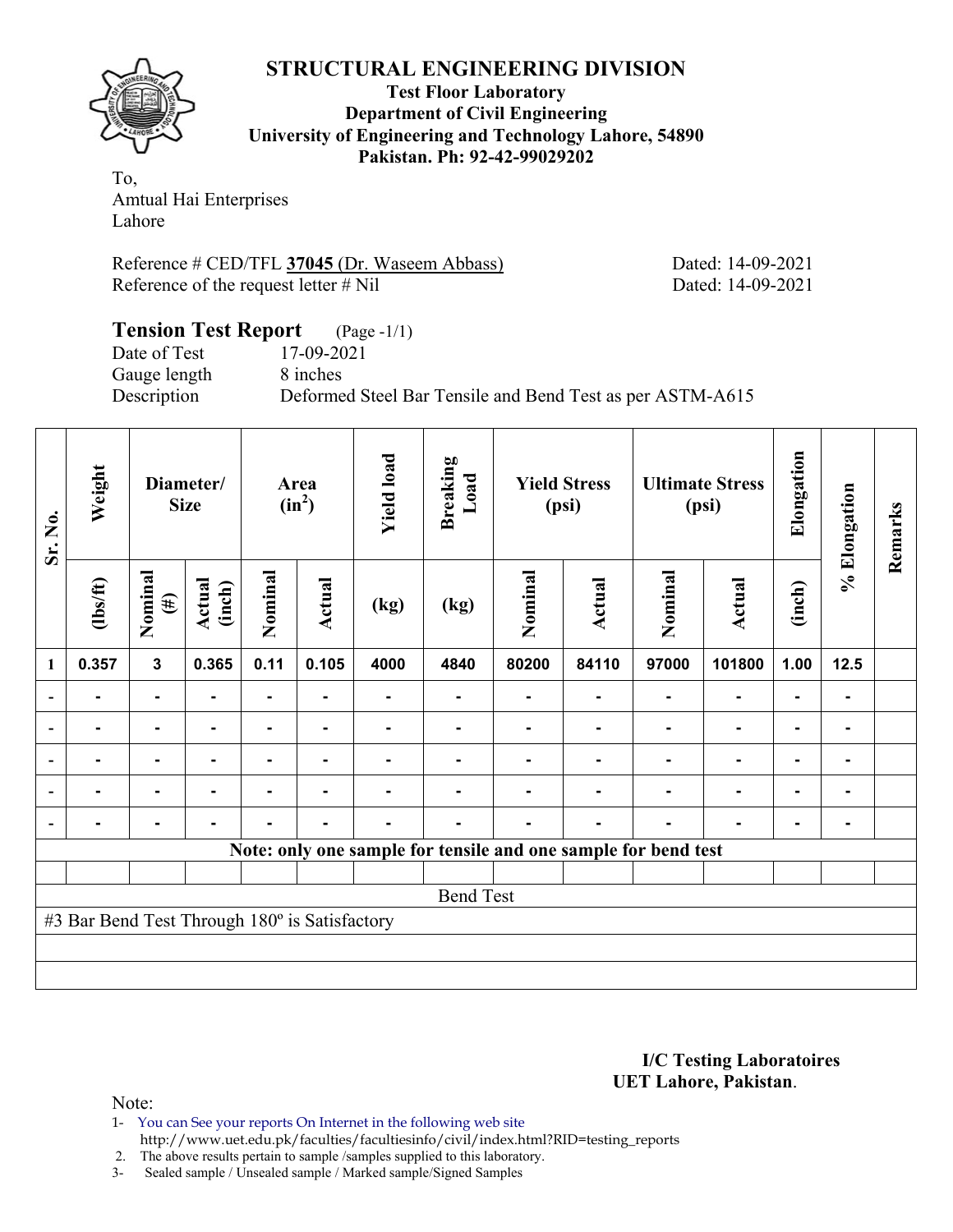

#### **Test Floor Laboratory Department of Civil Engineering University of Engineering and Technology Lahore, 54890 Pakistan. Ph: 92-42-99029202**

To, Chief Resident Engineer JIP Consultants Project Implementation Consultants (PICs) – Jalapur Irrigation Project (JIP) Construction of Jalalpur Irrigation Canal and Its System (RD  $0+000$  to  $52+000$ )

Reference # CED/TFL **37046** (Dr. Waseem Abbass) Dated: 14-09-2021 Reference of the request letter # JIP/TECH/CRE/301 Dated: 10-09-2021

#### **Tension Test Report** (Page – 1/2) Date of Test 17-09-2021 Gauge length 8 inches Description G.I Wire Tensile Test

| Sr. No.                      | Weight                       | Diameter/<br>(mm)        | <b>Size</b>                  |                              | Area<br>$\text{(mm}^2)$      | <b>Yield load</b>                       | <b>Breaking</b><br>Load      | Yield<br><b>Stress</b>   | <b>Ultimate</b><br><b>Stress</b> | Elongation               | % Elongation             | Remarks |
|------------------------------|------------------------------|--------------------------|------------------------------|------------------------------|------------------------------|-----------------------------------------|------------------------------|--------------------------|----------------------------------|--------------------------|--------------------------|---------|
|                              | (kg/m)                       | Nominal                  | Actual                       | Nominal                      | <b>Actual</b>                | (kg)                                    | (kg)                         | (MPa)                    | (MPa)                            | (inch)                   |                          |         |
| $\mathbf{1}$                 | 0.102                        | ---------                | 4.06                         | ---------                    | 12.9                         | --------                                | 660                          | -----                    | 501                              | 0.90                     | 11.3                     |         |
| $\mathbf{2}$                 | 0.101                        | --------                 | 4.06                         | ---------                    | 12.9                         | --------                                | 630                          |                          | 478                              | 1.30                     | 16.3                     |         |
| $\qquad \qquad \blacksquare$ | $\overline{\phantom{a}}$     | $\blacksquare$           | $\overline{\phantom{a}}$     | ۰                            | $\overline{\phantom{a}}$     | $\qquad \qquad \blacksquare$            | $\blacksquare$               | $\overline{\phantom{a}}$ | $\overline{\phantom{a}}$         | $\overline{\phantom{a}}$ | $\blacksquare$           |         |
| $\overline{\phantom{0}}$     | $\qquad \qquad \blacksquare$ | $\overline{\phantom{a}}$ | $\qquad \qquad \blacksquare$ | $\qquad \qquad \blacksquare$ | $\qquad \qquad \blacksquare$ | $\overline{\phantom{a}}$                | $\qquad \qquad \blacksquare$ | $\overline{\phantom{a}}$ | $\overline{\phantom{a}}$         | $\overline{\phantom{a}}$ | $\overline{\phantom{a}}$ |         |
| $\qquad \qquad \blacksquare$ | $\qquad \qquad \blacksquare$ | $\overline{\phantom{a}}$ | $\overline{\phantom{a}}$     | $\overline{\phantom{a}}$     | $\overline{\phantom{a}}$     | $\overline{\phantom{a}}$                | $\overline{\phantom{0}}$     | $\overline{\phantom{a}}$ | $\overline{\phantom{a}}$         | $\overline{\phantom{a}}$ | $\blacksquare$           |         |
|                              |                              | $\blacksquare$           | $\overline{a}$               | $\qquad \qquad \blacksquare$ | $\blacksquare$               | $\overline{\phantom{a}}$                | $\blacksquare$               | $\overline{a}$           | $\overline{a}$                   | $\overline{\phantom{a}}$ | -                        |         |
|                              |                              |                          |                              |                              |                              | Note: only two samples for tensile test |                              |                          |                                  |                          |                          |         |
|                              |                              |                          |                              |                              |                              |                                         |                              |                          |                                  |                          |                          |         |
|                              |                              |                          |                              |                              |                              | <b>Bend Test</b>                        |                              |                          |                                  |                          |                          |         |
|                              |                              |                          |                              |                              |                              |                                         |                              |                          |                                  |                          |                          |         |
|                              |                              |                          |                              |                              |                              |                                         |                              |                          |                                  |                          |                          |         |
|                              |                              |                          |                              |                              |                              |                                         |                              |                          |                                  |                          |                          |         |

**I/C Testing Laboratoires UET Lahore, Pakistan**.

- 1- You can See your reports On Internet in the following web site http://www.uet.edu.pk/faculties/facultiesinfo/civil/index.html?RID=testing\_reports
- 2. The above results pertain to sample /samples supplied to this laboratory.
- 3- Sealed sample / Unsealed sample / Marked sample/Signed Samples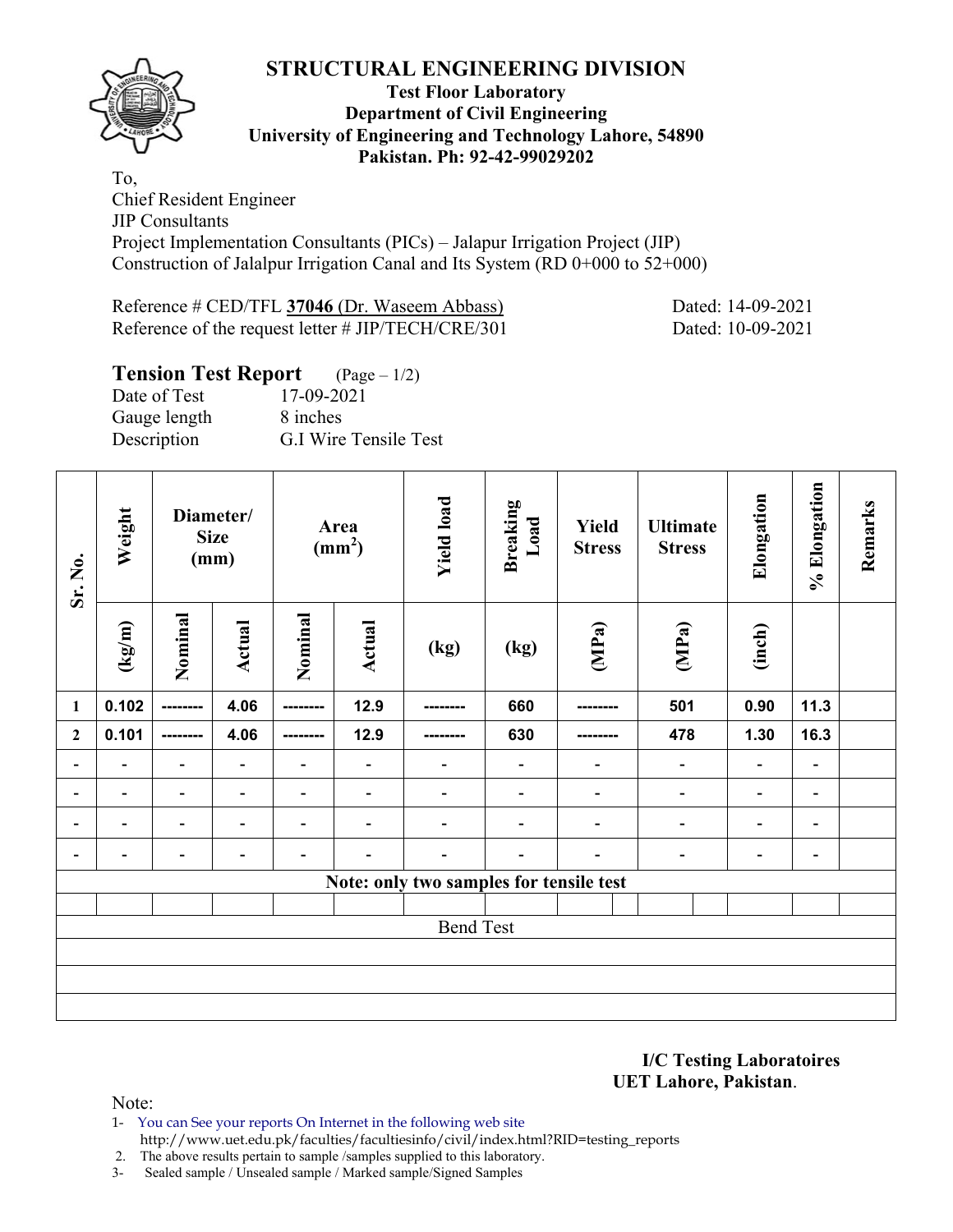

#### **Test Floor Laboratory Department of Civil Engineering University of Engineering and Technology Lahore, 54890 Pakistan. Ph: 92-42-99029202**

To, Chief Resident Engineer JIP Consultants Project Implementation Consultants (PICs) – Jalapur Irrigation Project (JIP) Construction of Jalalpur Irrigation Canal and Its System (RD 0+000 to 52+000)

Reference # CED/TFL **37046** (Dr. Waseem Abbass) Dated: 14-09-2021 Reference of the request letter # JIP/TECH/CRE/301 Dated: 10-09-2021

## **Size Test Report** (Page – 2/2)

Date of Test 17-09-2021

Description Hot Dip Galvanized Wire Thickness Test

| Sr.<br>No.                      | Designation                    | <b>Measured</b><br>Diameter | Remark |  |  |  |  |  |  |
|---------------------------------|--------------------------------|-----------------------------|--------|--|--|--|--|--|--|
|                                 |                                | (mm)                        |        |  |  |  |  |  |  |
| 1                               | <b>Hot Dip Galvanized Wire</b> | 4.00                        |        |  |  |  |  |  |  |
|                                 |                                |                             |        |  |  |  |  |  |  |
|                                 |                                |                             |        |  |  |  |  |  |  |
|                                 |                                |                             |        |  |  |  |  |  |  |
|                                 |                                |                             |        |  |  |  |  |  |  |
|                                 |                                |                             |        |  |  |  |  |  |  |
|                                 |                                |                             |        |  |  |  |  |  |  |
|                                 |                                |                             |        |  |  |  |  |  |  |
| <b>Only One Sample for Test</b> |                                |                             |        |  |  |  |  |  |  |

**I/C Testing Laboratoires UET Lahore, Pakistan**.

- 1- You can See your reports On Internet in the following web site http://www.uet.edu.pk/faculties/facultiesinfo/civil/index.html?RID=testing\_reports
- 2. The above results pertain to sample /samples supplied to this laboratory.
- 3- Sealed sample / Unsealed sample / Marked sample/Signed Samples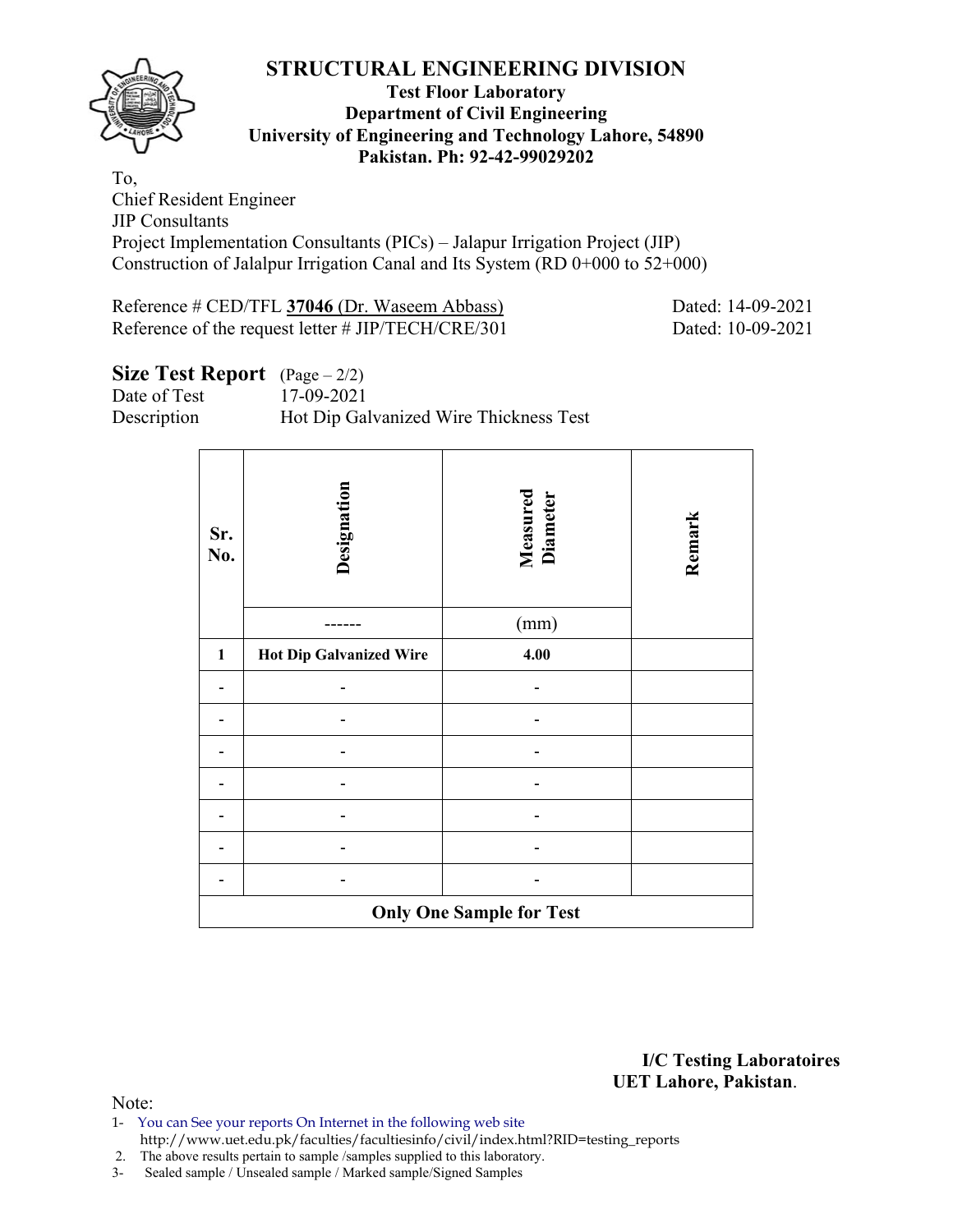

#### **Test Floor Laboratory Department of Civil Engineering University of Engineering and Technology Lahore, 54890 Pakistan. Ph: 92-42-99029202**

To, Sub Divisional Officer Public Health Engg: Sub Division Faisalabad (Provision of Sewerage System at Dijkot District Faisalabad)

Reference # CED/TFL 37047 (Dr. Waseem Abbass) Dated: 14-09-2021 Reference of the request letter # 148 Dated: 28-08-2021

# **Tension Test Report** (Page -1/1) Date of Test 17-09-2021

Gauge length 8 inches Description Deformed Steel Bar Tensile Test

| Sr. No.                  | Weight                   |                          | Diameter/<br><b>Size</b><br>(inch) | $(in^2)$                 | Area                     | <b>Yield load</b>        | <b>Breaking</b><br>Load                 |                          | <b>Yield Stress</b><br>(psi) |                          | <b>Ultimate Stress</b><br>(psi) | Elongation               | % Elongation             | Remarks |
|--------------------------|--------------------------|--------------------------|------------------------------------|--------------------------|--------------------------|--------------------------|-----------------------------------------|--------------------------|------------------------------|--------------------------|---------------------------------|--------------------------|--------------------------|---------|
|                          | (1bs/ft)                 | Nominal                  | <b>Actual</b>                      | Nominal                  | Actual                   | (kg)                     | (kg)                                    | Nominal                  | <b>Actual</b>                | Nominal                  | <b>Actual</b>                   | (inch)                   |                          |         |
| 1                        | 0.095                    | 3/16                     | 0.188                              | ------                   | 0.028                    | 1140                     | 1270                                    | ------                   | 90380                        | -------                  | 100700                          | 0.90                     | 11.3                     |         |
| $\blacksquare$           | 0.092                    | 3/16                     | 0.185                              | -------                  | 0.027                    | 680                      | 870                                     | ------                   | 55710                        | ------                   | 71300                           | 1.00                     | 12.5                     |         |
| $\overline{\phantom{a}}$ | $\overline{\phantom{a}}$ | $\blacksquare$           | $\overline{\phantom{a}}$           | $\overline{\phantom{0}}$ | $\overline{\phantom{a}}$ | $\overline{\phantom{0}}$ | $\overline{\phantom{0}}$                | $\overline{\phantom{0}}$ | $\overline{\phantom{0}}$     | $\overline{\phantom{0}}$ | $\overline{\phantom{a}}$        | $\overline{\phantom{a}}$ | $\overline{\phantom{a}}$ |         |
| $\blacksquare$           | $\overline{\phantom{a}}$ | $\overline{\phantom{a}}$ | $\overline{\phantom{a}}$           | $\overline{\phantom{0}}$ | $\overline{\phantom{a}}$ | $\overline{\phantom{0}}$ | $\overline{\phantom{0}}$                | $\overline{\phantom{a}}$ | $\overline{\phantom{a}}$     | $\blacksquare$           | $\overline{\phantom{a}}$        | $\overline{\phantom{a}}$ | $\overline{\phantom{a}}$ |         |
| $\overline{\phantom{a}}$ |                          | $\overline{\phantom{0}}$ |                                    | $\overline{\phantom{0}}$ | $\blacksquare$           |                          |                                         |                          | $\overline{\phantom{0}}$     | $\overline{\phantom{0}}$ | $\overline{\phantom{a}}$        | $\overline{\phantom{0}}$ | $\overline{\phantom{a}}$ |         |
| $\blacksquare$           |                          |                          |                                    | $\overline{\phantom{0}}$ | $\overline{\phantom{0}}$ |                          | $\overline{\phantom{0}}$                |                          |                              |                          | $\qquad \qquad -$               | $\overline{\phantom{0}}$ | $\overline{\phantom{a}}$ |         |
|                          |                          |                          |                                    |                          |                          |                          | Note: only two samples for tensile test |                          |                              |                          |                                 |                          |                          |         |
|                          |                          |                          |                                    |                          |                          |                          |                                         |                          |                              |                          |                                 |                          |                          |         |
|                          |                          |                          |                                    |                          |                          |                          | <b>Bend Test</b>                        |                          |                              |                          |                                 |                          |                          |         |
|                          |                          |                          |                                    |                          |                          |                          |                                         |                          |                              |                          |                                 |                          |                          |         |
|                          |                          |                          |                                    |                          |                          |                          |                                         |                          |                              |                          |                                 |                          |                          |         |
|                          |                          |                          |                                    |                          |                          |                          |                                         |                          |                              |                          |                                 |                          |                          |         |

**I/C Testing Laboratoires UET Lahore, Pakistan**.

- 1- You can See your reports On Internet in the following web site http://www.uet.edu.pk/faculties/facultiesinfo/civil/index.html?RID=testing\_reports
- 2. The above results pertain to sample /samples supplied to this laboratory.
- 3- Sealed sample / Unsealed sample / Marked sample/Signed Samples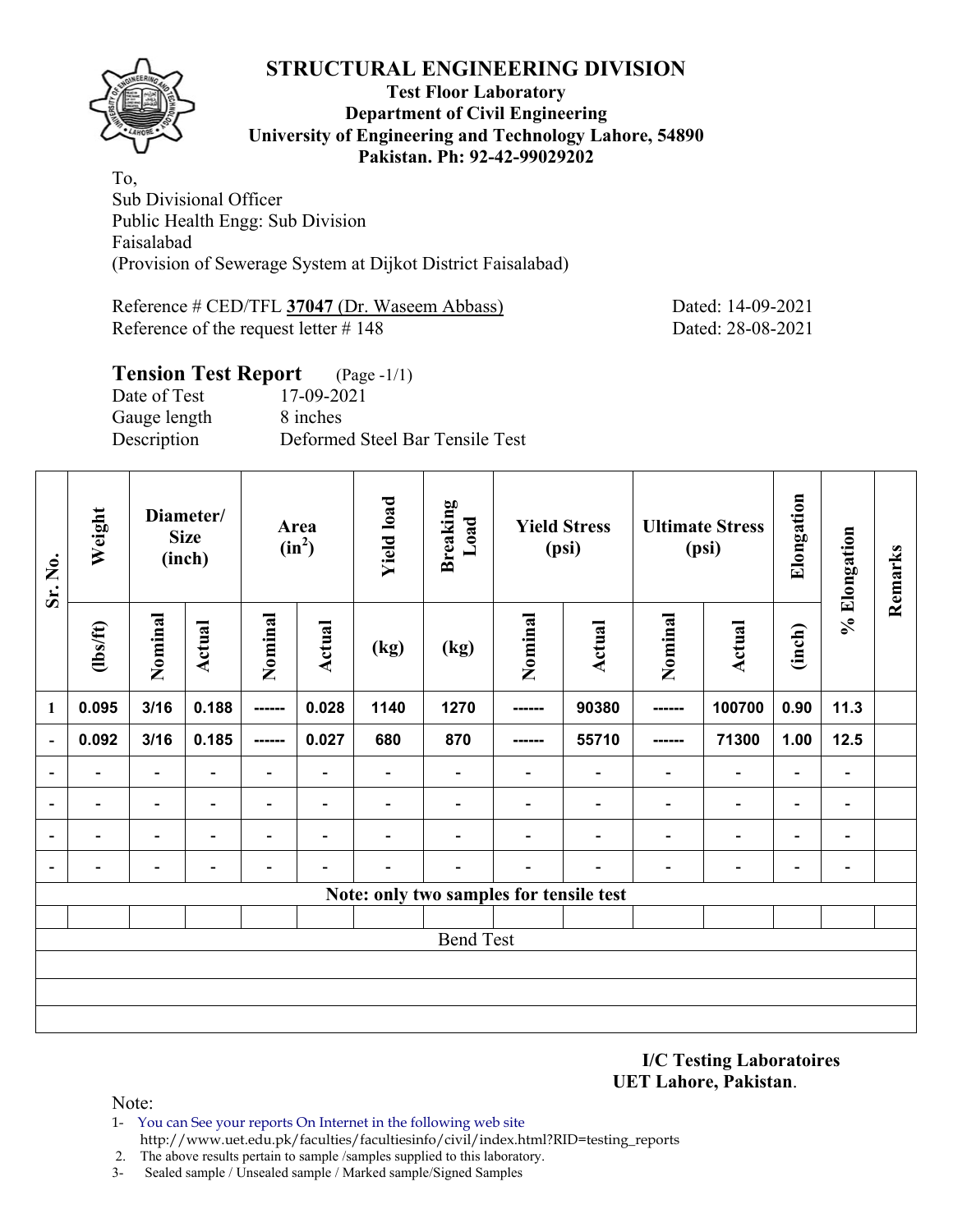

#### **Test Floor Laboratory Department of Civil Engineering University of Engineering and Technology Lahore, 54890 Pakistan. Ph: 92-42-99029202**

To, Admin. Manager The Signatures MCB – Qaboola Branch, Bahawalnagar (M/s Faisal Associates)

Reference # CED/TFL **37048** (Dr. Waseem Abbass) Dated: 14-09-2021 Reference of the request letter # Nil Dated: 14-09-2021

## **Tension Test Report** (Page -1/1) Date of Test 17-09-2021 Gauge length 8 inches Description Deformed Steel Bar Tensile and Bend Test as per ASTM-A615

| Sr. No.      | Weight         |                          | Diameter/<br><b>Size</b><br>(inch) |                          | Area<br>$(in^2)$         | <b>Yield load</b>                                   | <b>Breaking</b><br>Load      |                                                                 | <b>Yield Stress</b><br>(psi) |                          | <b>Ultimate Stress</b><br>(psi) | Elongation               | % Elongation                 | Remarks |
|--------------|----------------|--------------------------|------------------------------------|--------------------------|--------------------------|-----------------------------------------------------|------------------------------|-----------------------------------------------------------------|------------------------------|--------------------------|---------------------------------|--------------------------|------------------------------|---------|
|              | $\frac{2}{10}$ | Nominal                  | Actual                             | Nominal                  | Actual                   | (kg)                                                | (kg)                         | Nominal                                                         | Actual                       | Nominal                  | Actual                          | (inch)                   |                              |         |
| 1            | 0.399          | 3/8                      | 0.386                              | 0.11                     | 0.117                    | 4150                                                | 4960                         | 83200                                                           | 78020                        | 99400                    | 93300                           | 1.00                     | 12.5                         |         |
| $\mathbf{2}$ | 0.374          | 3/8                      | 0.374                              | 0.11                     | 0.110                    | 3740                                                | 4540                         | 75000                                                           | 74970                        | 91000                    | 91100                           | 1.00                     | 12.5                         |         |
|              |                |                          |                                    | $\overline{\phantom{0}}$ |                          |                                                     |                              |                                                                 |                              |                          | $\overline{\phantom{0}}$        |                          | $\qquad \qquad \blacksquare$ |         |
|              |                | $\overline{\phantom{0}}$ | $\overline{\phantom{0}}$           | $\qquad \qquad -$        | $\overline{\phantom{a}}$ |                                                     | $\qquad \qquad \blacksquare$ | $\overline{\phantom{0}}$                                        |                              | $\overline{\phantom{0}}$ | $\overline{a}$                  | $\overline{\phantom{0}}$ | $\qquad \qquad \blacksquare$ |         |
|              |                |                          |                                    |                          | $\overline{\phantom{0}}$ |                                                     |                              |                                                                 |                              |                          |                                 |                          | $\overline{a}$               |         |
|              |                |                          |                                    |                          |                          |                                                     |                              |                                                                 |                              |                          |                                 |                          | -                            |         |
|              |                |                          |                                    |                          |                          |                                                     |                              | Note: only two samples for tensile and one sample for bend test |                              |                          |                                 |                          |                              |         |
|              |                |                          |                                    |                          |                          |                                                     |                              |                                                                 |                              |                          |                                 |                          |                              |         |
|              |                |                          |                                    |                          |                          |                                                     | <b>Bend Test</b>             |                                                                 |                              |                          |                                 |                          |                              |         |
|              |                |                          |                                    |                          |                          | 3/8" Dia Bar Bend Test Through 180° is Satisfactory |                              |                                                                 |                              |                          |                                 |                          |                              |         |
|              |                |                          |                                    |                          |                          |                                                     |                              |                                                                 |                              |                          |                                 |                          |                              |         |
|              |                |                          |                                    |                          |                          |                                                     |                              |                                                                 |                              |                          |                                 |                          |                              |         |

**I/C Testing Laboratoires UET Lahore, Pakistan**.

- 1- You can See your reports On Internet in the following web site http://www.uet.edu.pk/faculties/facultiesinfo/civil/index.html?RID=testing\_reports
- 2. The above results pertain to sample /samples supplied to this laboratory.
- 3- Sealed sample / Unsealed sample / Marked sample/Signed Samples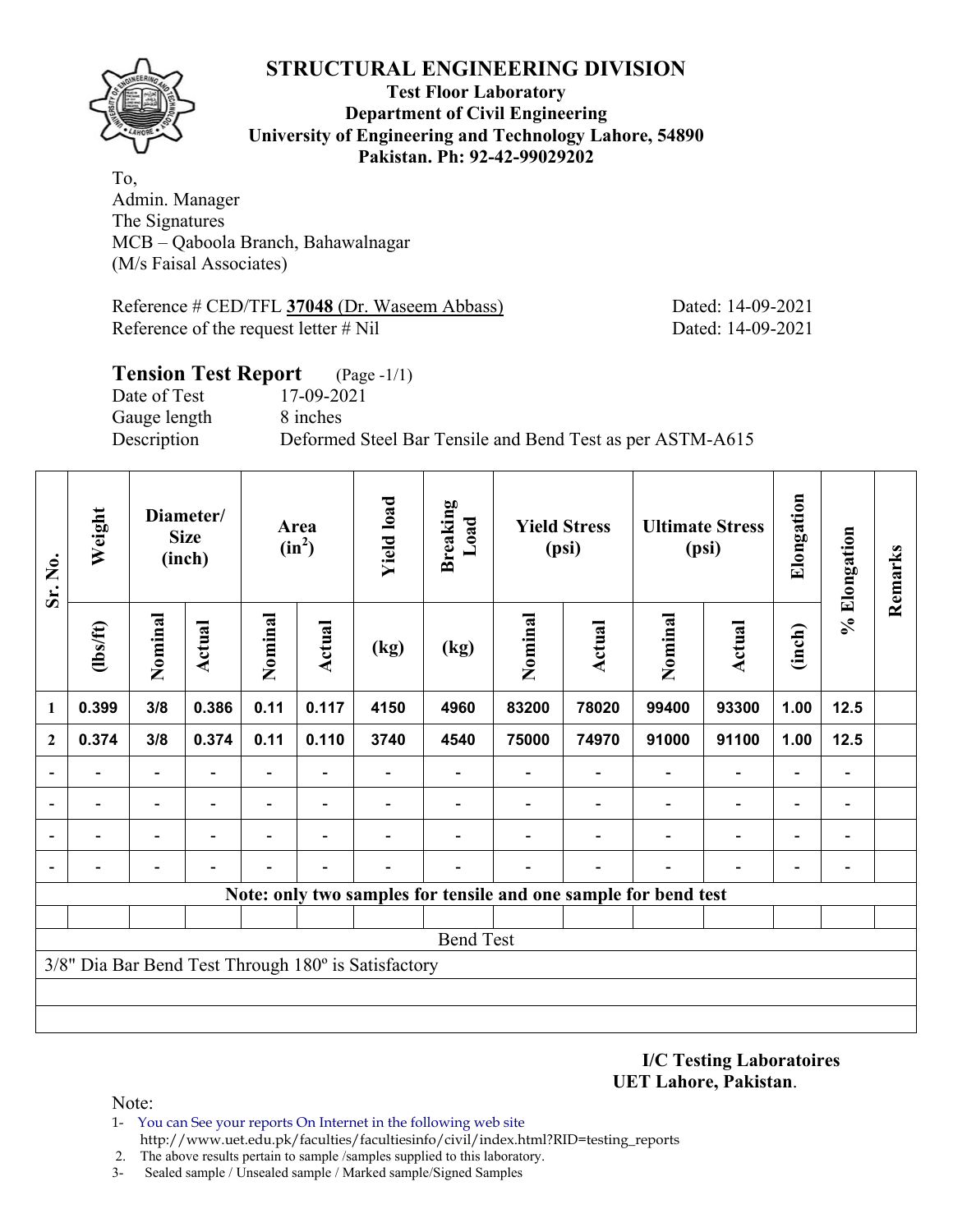

**Test Floor Laboratory Department of Civil Engineering University of Engineering and Technology Lahore, 54890 Pakistan. Ph: 92-42-99029202** 

To, M/S Pak Elektron Limited Ferozepur Road, Lahore (International Steel Limited – IGP No. 38829)

Reference # CED/TFL 37051 (Dr. Waseem Abbass) Dated: 14-09-2021 Reference of the request letter  $\#\text{I} \& \text{QC}$  Dated: 14-09-2021

#### **Tension Test Report** (Page – 1/1) Date of Test 17-09-2021 Gauge length 8 inches

Description M.S. C.R Sheet Strip Tensile Test

| Sr. No.                      | Designation<br>(mm)      | Size of Strip<br>(mm)    | <b>X</b> Section<br>Area<br>$\text{(mm}^2)$ | <b>Yield load</b><br>(kN)               | <b>Breaking</b><br>Load<br>(kN) | <b>Yield Stress</b><br>(MPa) | Ultimate<br><b>Stress</b><br>(MPa) | Elongation<br>(in)           | % Elongation                 | Remarks |
|------------------------------|--------------------------|--------------------------|---------------------------------------------|-----------------------------------------|---------------------------------|------------------------------|------------------------------------|------------------------------|------------------------------|---------|
| 1                            | $1.2$                    | 30.60x1.20               | 36.72                                       | 11.20                                   | 15.00                           | 305                          | 408                                | 0.90                         | 11.25                        |         |
| Ξ.                           |                          | $\overline{\phantom{0}}$ | $\overline{\phantom{a}}$                    | $\overline{\phantom{a}}$                | $\overline{\phantom{a}}$        | $\qquad \qquad \blacksquare$ | -                                  | $\qquad \qquad \blacksquare$ | $\qquad \qquad \blacksquare$ |         |
| $\overline{\phantom{0}}$     |                          |                          |                                             | $\blacksquare$                          |                                 | $\qquad \qquad \blacksquare$ | -                                  | $\overline{a}$               | $\qquad \qquad \blacksquare$ |         |
| $\qquad \qquad \blacksquare$ |                          |                          |                                             | $\overline{a}$                          |                                 | -                            | $\overline{\phantom{0}}$           |                              | $\qquad \qquad \blacksquare$ |         |
| $\overline{\phantom{0}}$     | $\overline{\phantom{a}}$ | $\overline{\phantom{a}}$ | $\overline{a}$                              | $\blacksquare$                          | $\overline{\phantom{0}}$        | $\overline{\phantom{a}}$     | $\overline{\phantom{0}}$           |                              | $\blacksquare$               |         |
| $\overline{\phantom{0}}$     | $\overline{\phantom{a}}$ | $\overline{\phantom{a}}$ | $\overline{\phantom{0}}$                    | $\blacksquare$                          | $\overline{\phantom{a}}$        | $\qquad \qquad \blacksquare$ | $\overline{\phantom{0}}$           | $\qquad \qquad \blacksquare$ | $\qquad \qquad \blacksquare$ |         |
|                              |                          |                          |                                             | <b>Only One Sample for Tensile Test</b> |                                 |                              |                                    |                              |                              |         |
|                              |                          |                          |                                             |                                         |                                 |                              |                                    |                              |                              |         |
|                              |                          |                          |                                             | <b>Bend Test</b>                        |                                 |                              |                                    |                              |                              |         |
|                              |                          |                          |                                             |                                         |                                 |                              |                                    |                              |                              |         |
|                              |                          |                          |                                             |                                         |                                 |                              |                                    |                              |                              |         |
|                              |                          |                          |                                             |                                         |                                 |                              |                                    |                              |                              |         |

#### **I/C Testing Laboratoires UET Lahore, Pakistan**.

Note:

- 1- You can See your reports On Internet in the following web site
- http://www.uet.edu.pk/faculties/facultiesinfo/civil/index.html?RID=testing\_reports

2. The above results pertain to sample /samples supplied to this laboratory.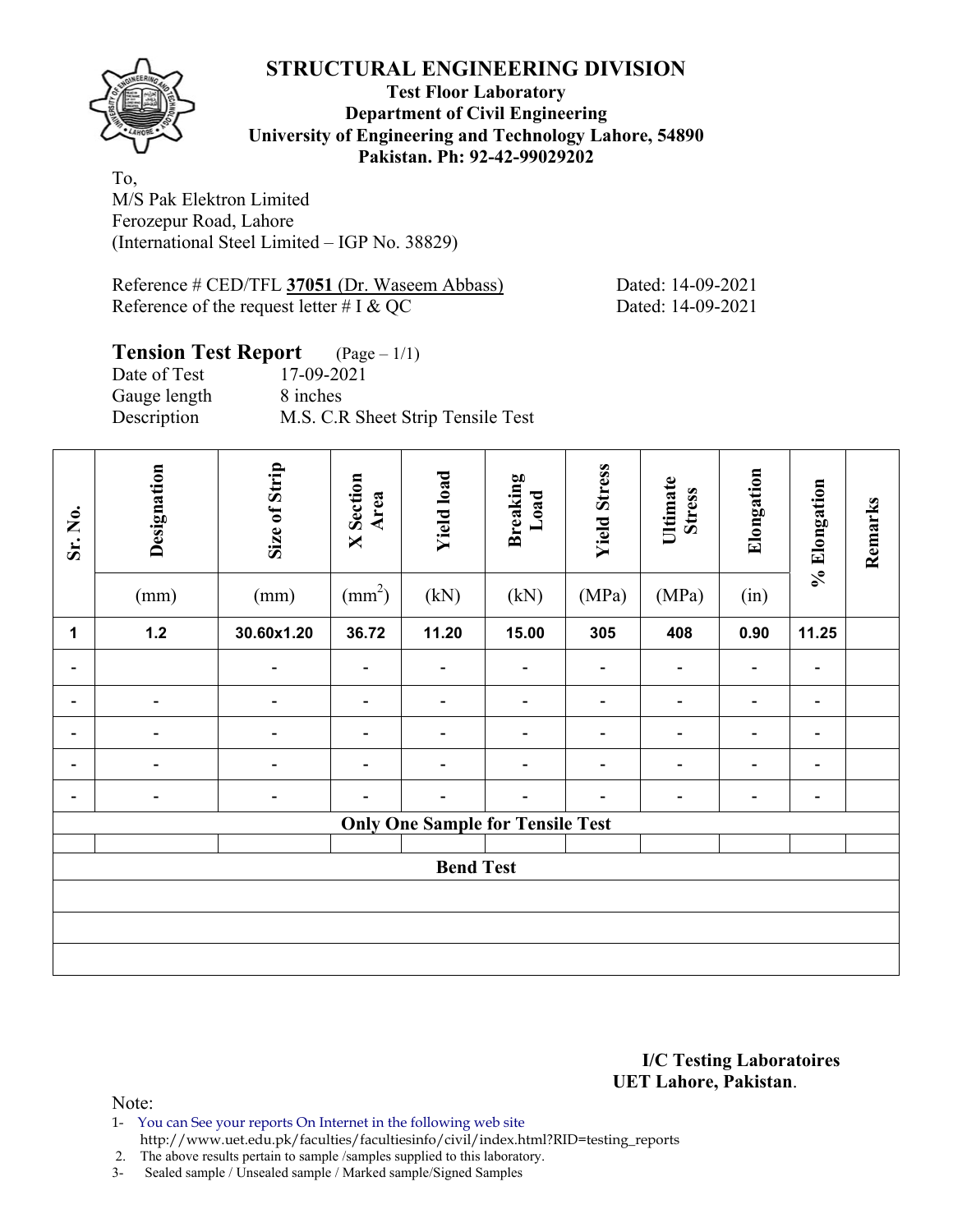

#### **Test Floor Laboratory Department of Civil Engineering University of Engineering and Technology Lahore, 54890 Pakistan. Ph: 92-42-99029202**

To, M/S CM Engineering (Pvt) Ltd Lahore CMPAK Site ID: 53250, 52876, 53240, 53214, 53216, 51800, 51780, 53190, 53213

Reference # CED/TFL **37054** (Dr. Waseem Abbass) Dated: 15-09-2021 Reference of the request letter # CME/Steel/CMPAK/308 Dated: 14-09-2021

## **Tension Test Report** (Page -1/1)

Date of Test 17-09-2021 Gauge length 8 inches

Description Deformed Steel Bar Tensile and Bend Test as per ASTM-A615

| Sr. No.                  | Weight                   |                          | Diameter/<br><b>Size</b><br>(mm) |         | Area<br>$(in^2)$ | <b>Yield load</b>                                   | <b>Breaking</b><br>Load                                         |         | <b>Yield Stress</b><br>(psi) |                          | <b>Ultimate Stress</b><br>(psi) | Elongation               | % Elongation             | Remarks |
|--------------------------|--------------------------|--------------------------|----------------------------------|---------|------------------|-----------------------------------------------------|-----------------------------------------------------------------|---------|------------------------------|--------------------------|---------------------------------|--------------------------|--------------------------|---------|
|                          | (1bs/ft)                 | Nominal                  | Actual                           | Nominal | Actual           | (kg)                                                | (kg)                                                            | Nominal | Actual                       | Nominal                  | <b>Actual</b>                   | (inch)                   |                          |         |
| 1                        | 0.375                    | 10                       | 9.52                             | 0.12    | 0.110            | 3840                                                | 4840                                                            | 70547   | 76770                        | 88919                    | 96800                           | 1.00                     | 12.5                     |         |
| $\mathbf{2}$             | 0.375                    | 10                       | 9.51                             | 0.12    | 0.110            | 3920                                                | 4940                                                            | 72017   | 78450                        | 90756                    | 98900                           | 1.00                     | 12.5                     |         |
|                          |                          |                          |                                  |         |                  |                                                     |                                                                 |         |                              |                          | $\overline{\phantom{a}}$        | $\overline{\phantom{0}}$ |                          |         |
| $\overline{\phantom{a}}$ | $\overline{\phantom{0}}$ | $\blacksquare$           | $\overline{\phantom{a}}$         |         | $\blacksquare$   |                                                     |                                                                 |         | $\overline{\phantom{0}}$     | $\overline{a}$           | $\qquad \qquad \blacksquare$    | $\blacksquare$           | $\overline{\phantom{a}}$ |         |
| $\overline{a}$           | -                        | $\overline{\phantom{0}}$ | $\overline{\phantom{0}}$         |         | ٠                |                                                     |                                                                 |         |                              | $\overline{\phantom{0}}$ | $\overline{\phantom{a}}$        | $\overline{\phantom{0}}$ | $\blacksquare$           |         |
|                          | -                        | $\overline{\phantom{0}}$ | $\overline{\phantom{0}}$         | -       | $\blacksquare$   | $\overline{\phantom{0}}$                            |                                                                 |         | $\overline{\phantom{0}}$     | $\overline{\phantom{0}}$ | $\overline{\phantom{a}}$        | $\overline{\phantom{a}}$ | $\overline{a}$           |         |
|                          |                          |                          |                                  |         |                  |                                                     | Note: only two samples for tensile and one sample for bend test |         |                              |                          |                                 |                          |                          |         |
|                          |                          |                          |                                  |         |                  |                                                     |                                                                 |         |                              |                          |                                 |                          |                          |         |
|                          |                          |                          |                                  |         |                  |                                                     | <b>Bend Test</b>                                                |         |                              |                          |                                 |                          |                          |         |
|                          |                          |                          |                                  |         |                  | 10mm Dia Bar Bend Test Through 180° is Satisfactory |                                                                 |         |                              |                          |                                 |                          |                          |         |
|                          |                          |                          |                                  |         |                  |                                                     |                                                                 |         |                              |                          |                                 |                          |                          |         |
|                          |                          |                          |                                  |         |                  |                                                     |                                                                 |         |                              |                          |                                 |                          |                          |         |

**I/C Testing Laboratoires UET Lahore, Pakistan**.

Note:

1- You can See your reports On Internet in the following web site http://www.uet.edu.pk/faculties/facultiesinfo/civil/index.html?RID=testing\_reports

2. The above results pertain to sample /samples supplied to this laboratory.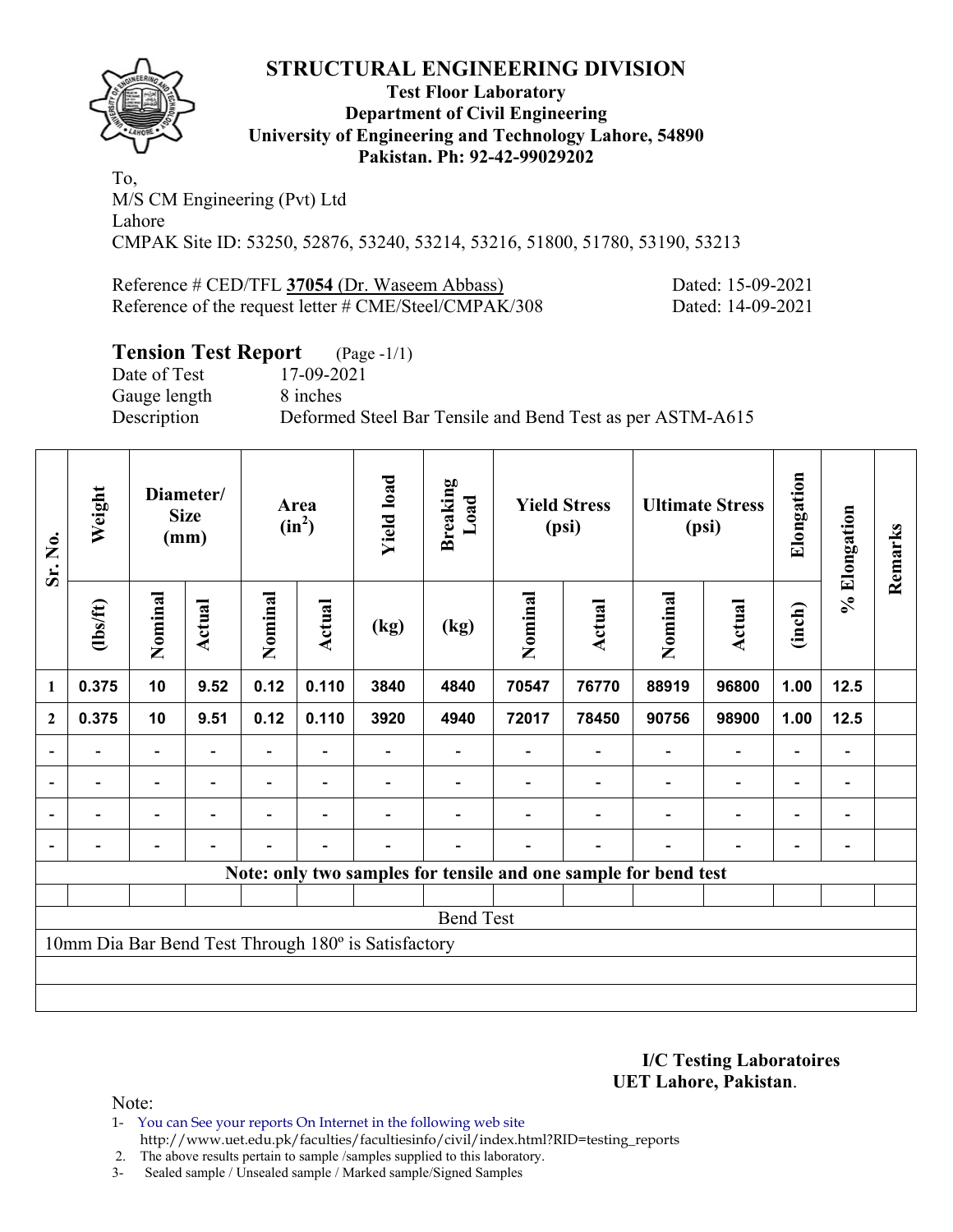

**Test Floor Laboratory Department of Civil Engineering University of Engineering and Technology Lahore, 54890 Pakistan. Ph: 92-42-99029202** 

To, M/S Matrix Management (Pvt) Ltd Lahore

Reference # CED/TFL **37055** (Dr. Qasim Khan) Dated: 16-09-2021 Reference of the request letter # MM/Project/TR/41 Dated: 15-09-2021

| <b>Tension Test Report</b> (Page -1/1) |                                                  |
|----------------------------------------|--------------------------------------------------|
| Date of Test                           | 17-09-2021                                       |
| Gauge length                           | 8 inches                                         |
| Description                            | Deformed Steel Bar Tensile Test as per ASTM-A615 |

| Sr. No.                  | Weight                   |                          | Diameter/<br><b>Size</b><br>(inch) |                          | Area<br>$(in^2)$         | <b>Yield load</b> | <b>Breaking</b><br>Load                |                          | <b>Yield Stress</b><br>(psi) |                          | <b>Ultimate Stress</b><br>(psi) | Elongation               | % Elongation                 | Remarks |
|--------------------------|--------------------------|--------------------------|------------------------------------|--------------------------|--------------------------|-------------------|----------------------------------------|--------------------------|------------------------------|--------------------------|---------------------------------|--------------------------|------------------------------|---------|
|                          | $\frac{2}{10}$           | Nominal                  | <b>Actual</b>                      | Nominal                  | <b>Actual</b>            | (kg)              | (kg)                                   | Nominal                  | Actual                       | Nominal                  | Actual                          | (inch)                   |                              |         |
| $\mathbf{1}$             | 0.359                    | 3/8                      | 0.367                              | 0.11                     | 0.106                    | 3700              | 4800                                   | 74200                    | 77290                        | 96200                    | 100300                          | 0.90                     | 11.3                         |         |
| $\overline{\phantom{a}}$ | $\overline{\phantom{a}}$ | Ξ.                       |                                    | Ξ.                       | $\overline{\phantom{0}}$ |                   | $\overline{a}$                         |                          |                              | ۰                        | $\overline{\phantom{a}}$        | $\overline{\phantom{0}}$ | $\qquad \qquad \blacksquare$ |         |
| $\overline{\phantom{0}}$ | -                        | -                        | $\overline{\phantom{a}}$           | $\overline{\phantom{0}}$ | $\blacksquare$           |                   | $\overline{a}$                         | $\overline{\phantom{0}}$ |                              | $\overline{\phantom{0}}$ | $\overline{\phantom{a}}$        | $\overline{\phantom{a}}$ | $\blacksquare$               |         |
| $\overline{a}$           | -                        | $\overline{\phantom{0}}$ |                                    | $\overline{\phantom{0}}$ | $\overline{\phantom{0}}$ |                   |                                        |                          |                              |                          | $\overline{\phantom{0}}$        | $\overline{\phantom{0}}$ | $\overline{\phantom{a}}$     |         |
| $\overline{\phantom{a}}$ | -                        | -                        | $\blacksquare$                     | $\overline{\phantom{0}}$ | ٠                        |                   |                                        |                          |                              |                          | $\overline{\phantom{0}}$        | $\overline{\phantom{0}}$ | $\overline{\phantom{a}}$     |         |
| $\overline{\phantom{a}}$ | -                        | -                        |                                    | $\overline{\phantom{0}}$ | ٠                        |                   |                                        | $\overline{\phantom{0}}$ |                              |                          | $\overline{\phantom{a}}$        | $\overline{\phantom{a}}$ | $\blacksquare$               |         |
|                          |                          |                          |                                    |                          |                          |                   | Note: only one sample for tensile test |                          |                              |                          |                                 |                          |                              |         |
|                          |                          |                          |                                    |                          |                          |                   |                                        |                          |                              |                          |                                 |                          |                              |         |
|                          |                          |                          |                                    |                          |                          |                   | <b>Bend Test</b>                       |                          |                              |                          |                                 |                          |                              |         |
|                          |                          |                          |                                    |                          |                          |                   |                                        |                          |                              |                          |                                 |                          |                              |         |
|                          |                          |                          |                                    |                          |                          |                   |                                        |                          |                              |                          |                                 |                          |                              |         |
|                          |                          |                          |                                    |                          |                          |                   |                                        |                          |                              |                          |                                 |                          |                              |         |

#### **I/C Testing Laboratoires UET Lahore, Pakistan**.

Note:

1- You can See your reports On Internet in the following web site http://www.uet.edu.pk/faculties/facultiesinfo/civil/index.html?RID=testing\_reports

2. The above results pertain to sample /samples supplied to this laboratory.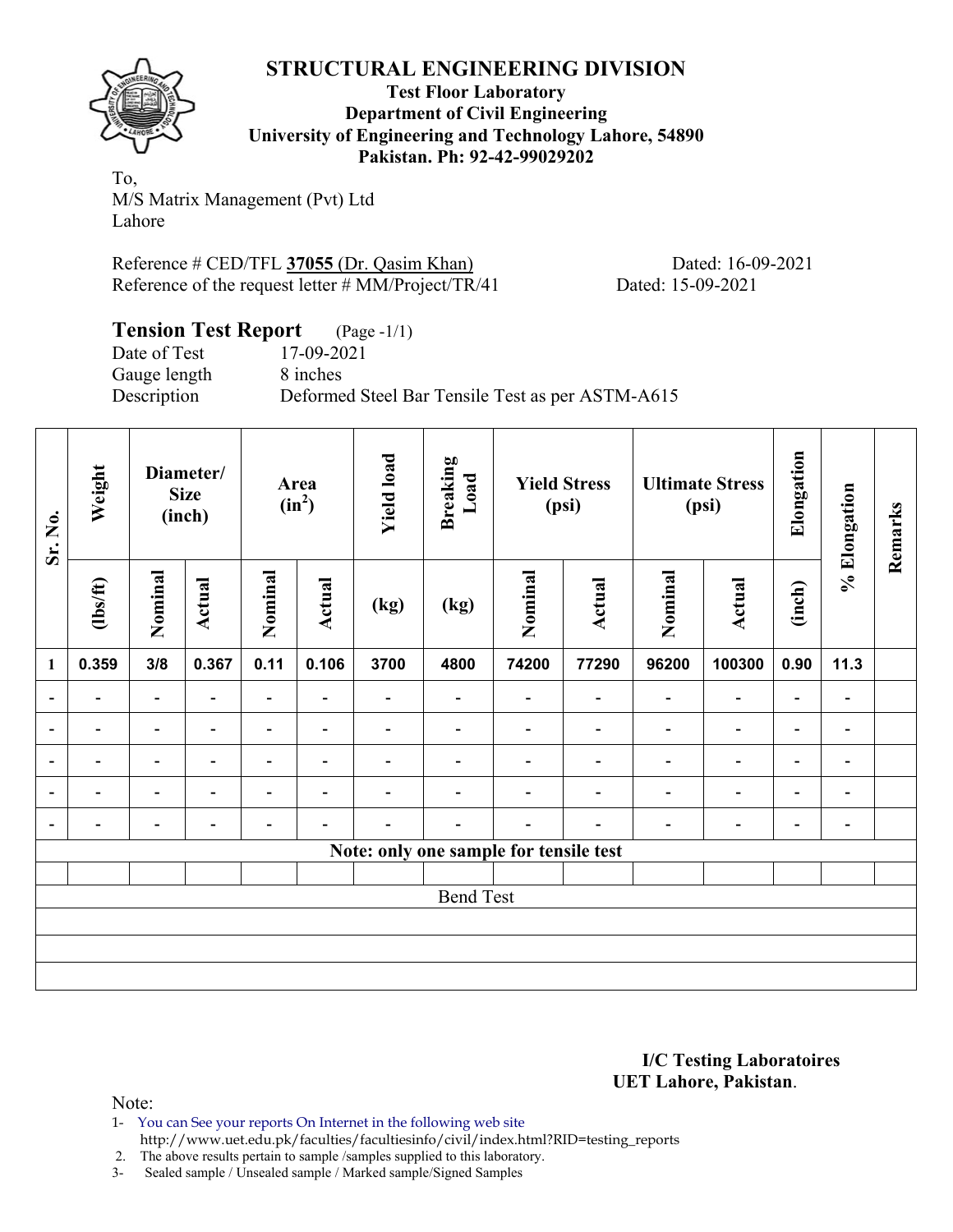

#### **Test Floor Laboratory Department of Civil Engineering University of Engineering and Technology Lahore, 54890 Pakistan. Ph: 92-42-99029202**

To, Manager Construction Orient Electronics (Pvt) Ltd Construction of Orient Square Hotel Tower Johar Town

| Reference $\#$ CED/TFL 37056 (Dr. Qasim Khan)                     | Dated: 16-09-2021 |
|-------------------------------------------------------------------|-------------------|
| Reference of the request letter $\#$ OSH-SO/UET/SJSteel/160921-42 | Dated: 16-09-2021 |

## **Tension Test Report** (Page -1/1)

Gauge length 8 inches

Date of Test 17-09-2021 Description Deformed Steel Bar Tensile and Bend Test as per ASTM-A615

| Sr. No.                  | Weight                                        | Diameter/<br><b>Size</b> |                          | Area<br>$(in^2)$ |                          | <b>Yield load</b><br><b>Breaking</b><br>Load |                  | <b>Yield Stress</b><br>(psi) |                                                                 | <b>Ultimate Stress</b><br>(psi) |                          | Elongation               | % Elongation                 | Remarks |
|--------------------------|-----------------------------------------------|--------------------------|--------------------------|------------------|--------------------------|----------------------------------------------|------------------|------------------------------|-----------------------------------------------------------------|---------------------------------|--------------------------|--------------------------|------------------------------|---------|
|                          | $\frac{2}{10}$                                | Nominal<br>$(\#)$        | Actual<br>(inch)         | Nominal          | Actual                   | (kg)                                         | (kg)             | Nominal                      | Actual                                                          | Nominal                         | <b>Actual</b>            | (inch)                   |                              |         |
| 1                        | 0.368                                         | 3                        | 0.371                    | 0.11             | 0.108                    | 3400                                         | 4900             | 68200                        | 69320                                                           | 98200                           | 99900                    | 1.10                     | 13.8                         |         |
| $\mathbf{2}$             | 0.370                                         | 3                        | 0.372                    | 0.11             | 0.109                    | 3200                                         | 4900             | 64200                        | 64840                                                           | 98200                           | 99300                    | 1.10                     | 13.8                         |         |
| $\overline{\phantom{0}}$ |                                               | $\overline{\phantom{a}}$ |                          |                  |                          |                                              |                  |                              |                                                                 |                                 |                          |                          |                              |         |
| $\overline{\phantom{a}}$ | $\overline{\phantom{a}}$                      | $\overline{\phantom{a}}$ | $\blacksquare$           |                  | $\blacksquare$           |                                              |                  |                              |                                                                 | $\overline{\phantom{0}}$        | $\overline{a}$           | $\overline{\phantom{0}}$ | $\overline{\phantom{a}}$     |         |
|                          | $\blacksquare$                                | $\overline{\phantom{a}}$ | ۰                        |                  | ۰                        |                                              |                  |                              |                                                                 | $\blacksquare$                  | $\overline{\phantom{0}}$ | $\blacksquare$           | $\qquad \qquad \blacksquare$ |         |
|                          |                                               | $\overline{a}$           | $\overline{\phantom{0}}$ |                  | $\overline{\phantom{0}}$ | $\overline{\phantom{0}}$                     |                  |                              | $\overline{\phantom{0}}$                                        | $\blacksquare$                  | $\overline{\phantom{0}}$ | $\blacksquare$           |                              |         |
|                          |                                               |                          |                          |                  |                          |                                              |                  |                              | Note: only two samples for tensile and one sample for bend test |                                 |                          |                          |                              |         |
|                          |                                               |                          |                          |                  |                          |                                              |                  |                              |                                                                 |                                 |                          |                          |                              |         |
|                          |                                               |                          |                          |                  |                          |                                              | <b>Bend Test</b> |                              |                                                                 |                                 |                          |                          |                              |         |
|                          | #3 Bar Bend Test Through 180° is Satisfactory |                          |                          |                  |                          |                                              |                  |                              |                                                                 |                                 |                          |                          |                              |         |
|                          |                                               |                          |                          |                  |                          |                                              |                  |                              |                                                                 |                                 |                          |                          |                              |         |
|                          |                                               |                          |                          |                  |                          |                                              |                  |                              |                                                                 |                                 |                          |                          |                              |         |

**I/C Testing Laboratoires UET Lahore, Pakistan**.

Note:

1- You can See your reports On Internet in the following web site http://www.uet.edu.pk/faculties/facultiesinfo/civil/index.html?RID=testing\_reports

2. The above results pertain to sample /samples supplied to this laboratory.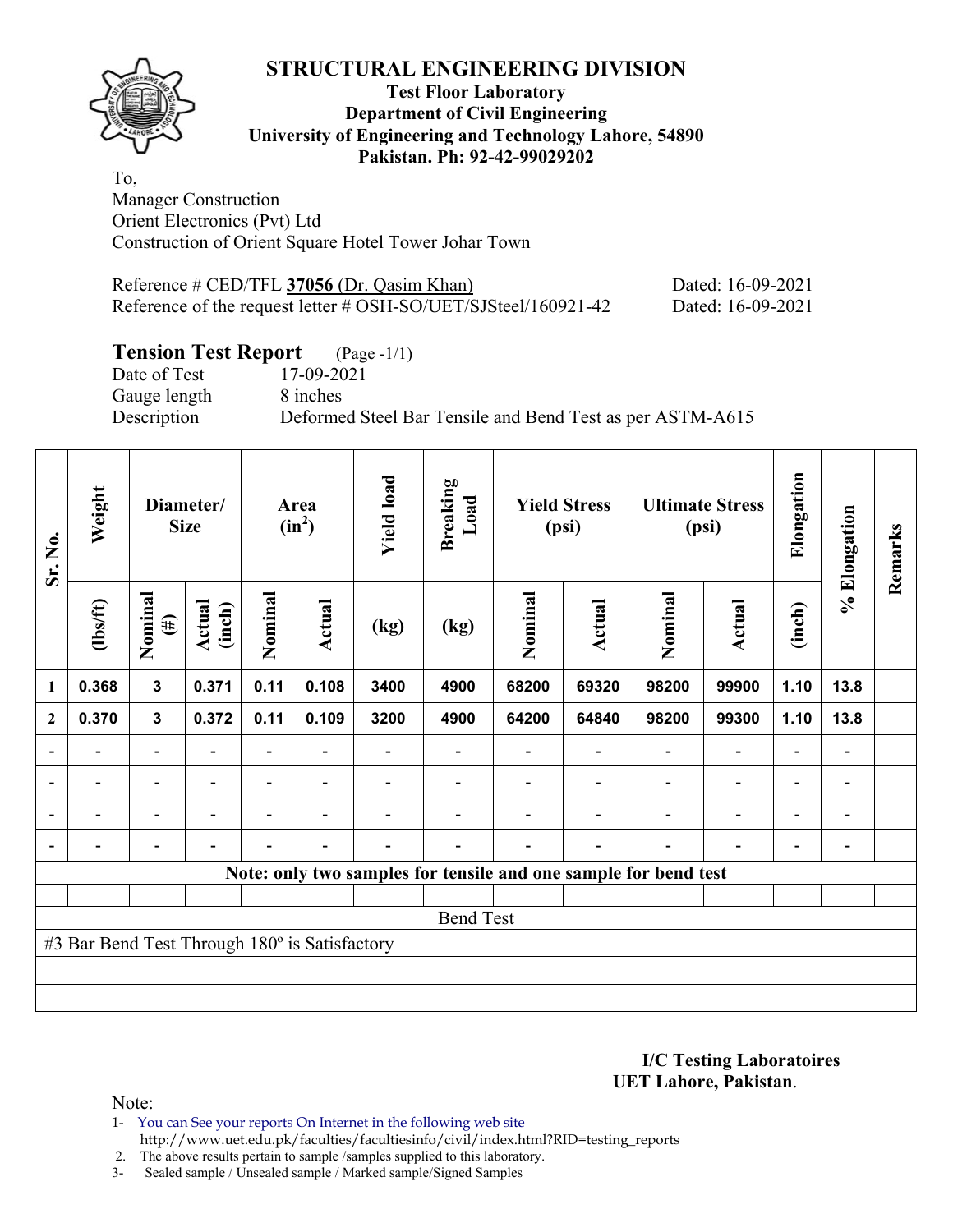

#### **Test Floor Laboratory Department of Civil Engineering University of Engineering and Technology Lahore, 54890 Pakistan. Ph: 92-42-99029202**

To, Project Director New Metro City Housing Scheme Sara-I-Alamgir

Reference # CED/TFL 37057 (Dr. Qasim Khan) Dated: 17-09-2021 Reference of the request letter # PD/NMC/21/390 Dated: 11-09-2021

## **Tension Test Report** (Page -1/2)

Date of Test 17-09-2021 Gauge length 8 inches

Description Deformed Steel Bar Tensile and Bend Test as per ASTM-A615

| Sr. No.                  | Weight   | Diameter/<br><b>Size</b><br>(inch) |                          | Area<br>$(in^2)$ |                          | <b>Yield load</b>                                   | <b>Breaking</b><br>Load | <b>Yield Stress</b><br>(psi) |                          | <b>Ultimate Stress</b><br>(psi)                                 |                | Elongation                   | % Elongation             | Remarks  |
|--------------------------|----------|------------------------------------|--------------------------|------------------|--------------------------|-----------------------------------------------------|-------------------------|------------------------------|--------------------------|-----------------------------------------------------------------|----------------|------------------------------|--------------------------|----------|
|                          | (1bs/ft) | Nominal                            | Actual                   | Nominal          | <b>Actual</b>            | (kg)                                                | (kg)                    | Nominal                      | Actual                   | Nominal                                                         | Actual         | (inch)                       |                          |          |
| $\mathbf{1}$             | 0.406    | 3/8                                | 0.390                    | 0.11             | 0.119                    | 4400                                                | 5800                    | 88200                        | 81200                    | 116300                                                          | 107100         | 1.00                         | 12.5                     |          |
| $\boldsymbol{2}$         | 0.408    | 3/8                                | 0.391                    | 0.11             | 0.120                    | 4400                                                | 5700                    | 88200                        | 80850                    | 114300                                                          | 104800         | 1.10                         | 13.8                     | AF Steel |
|                          |          | $\blacksquare$                     |                          |                  |                          |                                                     |                         |                              |                          |                                                                 | $\blacksquare$ | $\overline{a}$               |                          |          |
| $\overline{\phantom{0}}$ |          | $\blacksquare$                     | $\overline{\phantom{a}}$ | Ξ.               | $\overline{\phantom{a}}$ |                                                     |                         |                              |                          | $\blacksquare$                                                  | $\overline{a}$ | $\qquad \qquad \blacksquare$ | $\overline{\phantom{0}}$ |          |
|                          | Ξ.       | Ξ.                                 |                          | $\blacksquare$   | $\overline{\phantom{0}}$ |                                                     |                         |                              |                          | ÷                                                               | $\overline{a}$ | $\overline{\phantom{a}}$     |                          |          |
|                          |          | $\overline{\phantom{0}}$           | $\overline{\phantom{0}}$ |                  | $\blacksquare$           |                                                     |                         |                              | $\overline{\phantom{0}}$ | $\blacksquare$                                                  | $\overline{a}$ | $\overline{\phantom{a}}$     |                          |          |
|                          |          |                                    |                          |                  |                          |                                                     |                         |                              |                          | Note: only two samples for tensile and one sample for bend test |                |                              |                          |          |
|                          |          |                                    |                          |                  |                          |                                                     |                         |                              |                          |                                                                 |                |                              |                          |          |
|                          |          |                                    |                          |                  |                          |                                                     | <b>Bend Test</b>        |                              |                          |                                                                 |                |                              |                          |          |
|                          |          |                                    |                          |                  |                          | 3/8" Dia Bar Bend Test Through 180° is Satisfactory |                         |                              |                          |                                                                 |                |                              |                          |          |
|                          |          |                                    |                          |                  |                          |                                                     |                         |                              |                          |                                                                 |                |                              |                          |          |
|                          |          |                                    |                          |                  |                          |                                                     |                         |                              |                          |                                                                 |                |                              |                          |          |

**I/C Testing Laboratoires UET Lahore, Pakistan**.

- 1- You can See your reports On Internet in the following web site http://www.uet.edu.pk/faculties/facultiesinfo/civil/index.html?RID=testing\_reports
- 2. The above results pertain to sample /samples supplied to this laboratory.
- 3- Sealed sample / Unsealed sample / Marked sample/Signed Samples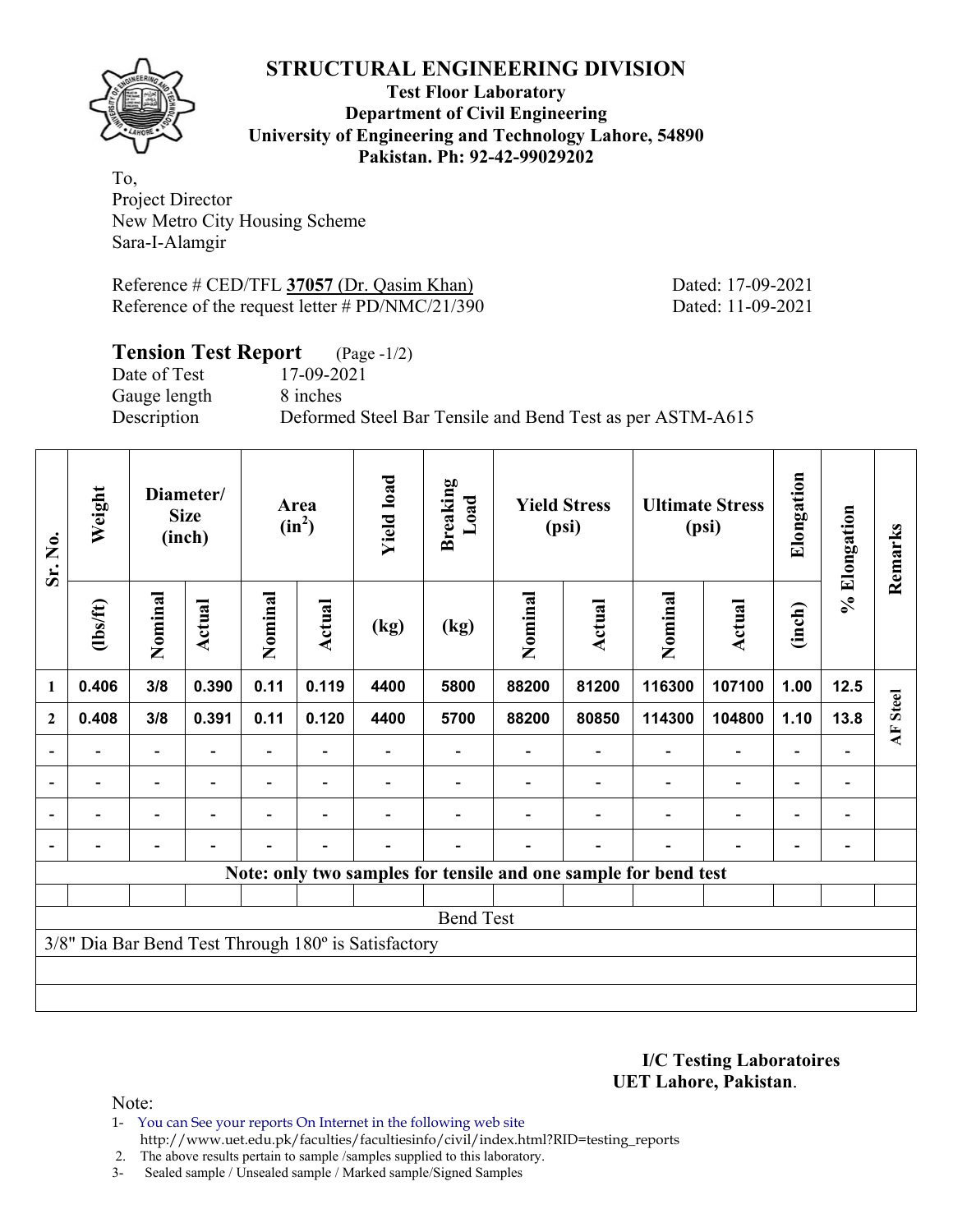

#### **Test Floor Laboratory Department of Civil Engineering University of Engineering and Technology Lahore, 54890 Pakistan. Ph: 92-42-99029202**

To, Project Director New Metro City Housing Scheme Sara-I-Alamgir

Reference # CED/TFL 37057 (Dr. Qasim Khan) Dated: 17-09-2021 Reference of the request letter # PD/NMC/21/391 Dated: 16-09-2021

## **Tension Test Report** (Page -2/2)

Date of Test 17-09-2021 Gauge length 8 inches

Description Deformed Steel Bar Tensile and Bend Test as per ASTM-A615

| Sr. No.                  | Weight                   | Diameter/<br><b>Size</b><br>(inch) |                |                          |                          |                                                     |                  | Area<br>$(in^2)$                                                |                | <b>Yield load</b>        | <b>Breaking</b><br>Load  | <b>Yield Stress</b><br>(psi) |                          | <b>Ultimate Stress</b><br>(psi) |  | Elongation | % Elongation | Remarks |
|--------------------------|--------------------------|------------------------------------|----------------|--------------------------|--------------------------|-----------------------------------------------------|------------------|-----------------------------------------------------------------|----------------|--------------------------|--------------------------|------------------------------|--------------------------|---------------------------------|--|------------|--------------|---------|
|                          | (1bs/ft)                 | Nominal                            | Actual         | Nominal                  | <b>Actual</b>            | (kg)                                                | (kg)             | Nominal                                                         | Actual         | Nominal                  | <b>Actual</b>            | (inch)                       |                          |                                 |  |            |              |         |
| $\mathbf{1}$             | 0.404                    | 3/8                                | 0.389          | 0.11                     | 0.119                    | 6000                                                | 7100             | 120300                                                          | 111440         | 142300                   | 131900                   | 0.60                         | 7.5                      |                                 |  |            |              |         |
| $\mathbf{2}$             | 0.401                    | 3/8                                | 0.388          | 0.11                     | 0.118                    | 6100                                                | 7100             | 122300                                                          | 113980         | 142300                   | 132700                   | 0.70                         | 8.8                      | <b>AF</b> Steel                 |  |            |              |         |
| $\overline{\phantom{0}}$ |                          | $\overline{\phantom{0}}$           |                |                          |                          |                                                     |                  |                                                                 |                |                          | $\overline{\phantom{0}}$ | $\blacksquare$               |                          |                                 |  |            |              |         |
| $\blacksquare$           | ۰                        | $\overline{\phantom{a}}$           | ۰              | $\blacksquare$           |                          |                                                     |                  |                                                                 | $\blacksquare$ |                          | $\overline{\phantom{0}}$ | $\overline{\phantom{0}}$     | $\blacksquare$           |                                 |  |            |              |         |
| $\blacksquare$           | $\overline{\phantom{0}}$ | Ξ.                                 | $\blacksquare$ | $\overline{\phantom{0}}$ | $\overline{\phantom{0}}$ |                                                     |                  |                                                                 |                | $\overline{\phantom{0}}$ | $\blacksquare$           | $\overline{\phantom{0}}$     | $\overline{\phantom{a}}$ |                                 |  |            |              |         |
|                          |                          | $\overline{\phantom{0}}$           |                |                          | $\overline{\phantom{0}}$ |                                                     |                  |                                                                 |                |                          |                          |                              |                          |                                 |  |            |              |         |
|                          |                          |                                    |                |                          |                          |                                                     |                  | Note: only two samples for tensile and one sample for bend test |                |                          |                          |                              |                          |                                 |  |            |              |         |
|                          |                          |                                    |                |                          |                          |                                                     |                  |                                                                 |                |                          |                          |                              |                          |                                 |  |            |              |         |
|                          |                          |                                    |                |                          |                          |                                                     | <b>Bend Test</b> |                                                                 |                |                          |                          |                              |                          |                                 |  |            |              |         |
|                          |                          |                                    |                |                          |                          | 3/8" Dia Bar Bend Test Through 180° is Satisfactory |                  |                                                                 |                |                          |                          |                              |                          |                                 |  |            |              |         |
|                          |                          |                                    |                |                          |                          |                                                     |                  |                                                                 |                |                          |                          |                              |                          |                                 |  |            |              |         |
|                          |                          |                                    |                |                          |                          |                                                     |                  |                                                                 |                |                          |                          |                              |                          |                                 |  |            |              |         |

**I/C Testing Laboratoires UET Lahore, Pakistan**.

Note:

1- You can See your reports On Internet in the following web site http://www.uet.edu.pk/faculties/facultiesinfo/civil/index.html?RID=testing\_reports

2. The above results pertain to sample /samples supplied to this laboratory.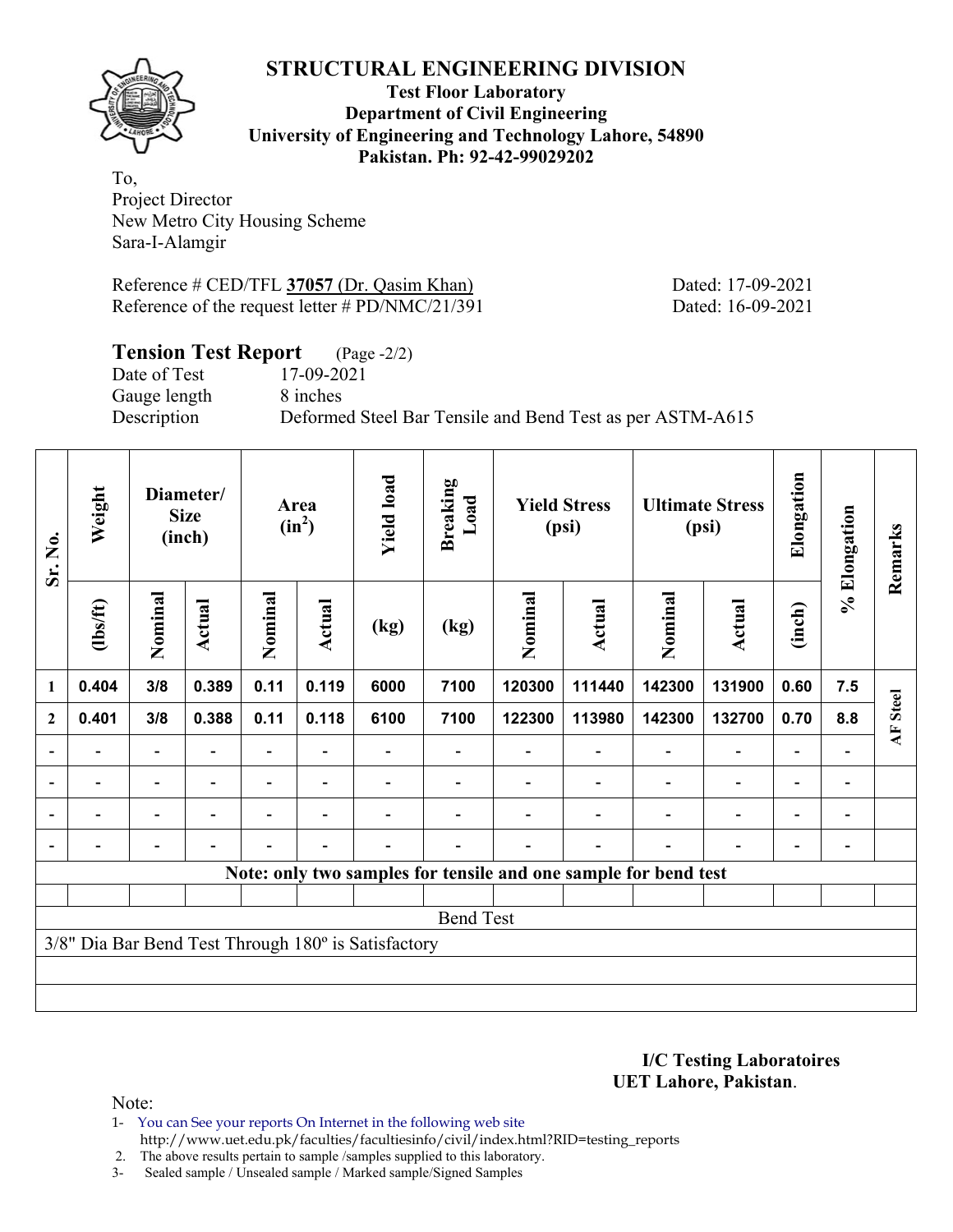

#### **Test Floor Laboratory Department of Civil Engineering University of Engineering and Technology Lahore, 54890 Pakistan. Ph: 92-42-99029202**

To, Resident Engineer Raees Faheem Associates Construction of Club (Banquet Hall-Finishing) Works at DHA Bahawalpur

| Reference # CED/TFL 37058 (Dr. Qasim Khan)               | Dated: 17-09-2021 |
|----------------------------------------------------------|-------------------|
| Reference of the request letter $\#$ RF/FBQH/DHA/MT/12/2 | Dated: 15-09-2021 |

## **Tension Test Report** (Page -1/1)

Date of Test 17-09-2021 Gauge length 8 inches

Description Deformed Steel Bar Tensile and Bend Test as per ASTM-A615

| Sr. No.      | Weight<br>Diameter/<br><b>Size</b>            |                              |                  | Area<br>$(in^2)$ |                          | <b>Yield load</b> | <b>Breaking</b><br>Load                                         |         | <b>Yield Stress</b><br>(psi) |                          | <b>Ultimate Stress</b><br>(psi) | Elongation               | % Elongation             | Remarks         |
|--------------|-----------------------------------------------|------------------------------|------------------|------------------|--------------------------|-------------------|-----------------------------------------------------------------|---------|------------------------------|--------------------------|---------------------------------|--------------------------|--------------------------|-----------------|
|              | $\frac{2}{10}$                                | Nominal<br>$(\#)$            | Actual<br>(inch) | Nominal          | Actual                   | (kg)              | (kg)                                                            | Nominal | <b>Actual</b>                | Nominal                  | Actual                          | (inch)                   |                          |                 |
| 1            | 0.382                                         | $\mathbf{3}$                 | 0.378            | 0.11             | 0.112                    | 4100              | 5700                                                            | 82200   | 80540                        | 114300                   | 112000                          | 0.80                     | 10.0                     |                 |
| $\mathbf{2}$ | 0.381                                         | $\mathbf{3}$                 | 0.378            | 0.11             | 0.112                    | 4100              | 5700                                                            | 82200   | 80640                        | 114300                   | 112200                          | 1.00                     | 12.5                     | <b>AF</b> Steel |
|              |                                               | $\overline{\phantom{0}}$     |                  |                  |                          |                   |                                                                 |         |                              |                          | $\overline{\phantom{a}}$        | $\blacksquare$           |                          |                 |
|              | $\blacksquare$                                | $\overline{\phantom{a}}$     | $\blacksquare$   |                  | $\overline{\phantom{a}}$ |                   |                                                                 |         |                              |                          | $\overline{\phantom{0}}$        | $\blacksquare$           | $\blacksquare$           |                 |
|              | $\overline{\phantom{0}}$                      | $\qquad \qquad \blacksquare$ | -                | Ξ.               | $\overline{\phantom{a}}$ |                   |                                                                 |         |                              | $\overline{\phantom{0}}$ | $\blacksquare$                  | $\overline{\phantom{0}}$ | $\overline{\phantom{a}}$ |                 |
|              | $\overline{\phantom{0}}$                      | -                            |                  |                  | $\blacksquare$           |                   |                                                                 |         |                              | $\overline{\phantom{0}}$ | $\overline{a}$                  | $\overline{\phantom{0}}$ |                          |                 |
|              |                                               |                              |                  |                  |                          |                   | Note: only two samples for tensile and one sample for bend test |         |                              |                          |                                 |                          |                          |                 |
|              |                                               |                              |                  |                  |                          |                   |                                                                 |         |                              |                          |                                 |                          |                          |                 |
|              |                                               |                              |                  |                  |                          |                   | <b>Bend Test</b>                                                |         |                              |                          |                                 |                          |                          |                 |
|              | #3 Bar Bend Test Through 180° is Satisfactory |                              |                  |                  |                          |                   |                                                                 |         |                              |                          |                                 |                          |                          |                 |
|              |                                               |                              |                  |                  |                          |                   |                                                                 |         |                              |                          |                                 |                          |                          |                 |
|              |                                               |                              |                  |                  |                          |                   |                                                                 |         |                              |                          |                                 |                          |                          |                 |

**I/C Testing Laboratoires UET Lahore, Pakistan**.

Note:

1- You can See your reports On Internet in the following web site http://www.uet.edu.pk/faculties/facultiesinfo/civil/index.html?RID=testing\_reports

2. The above results pertain to sample /samples supplied to this laboratory.